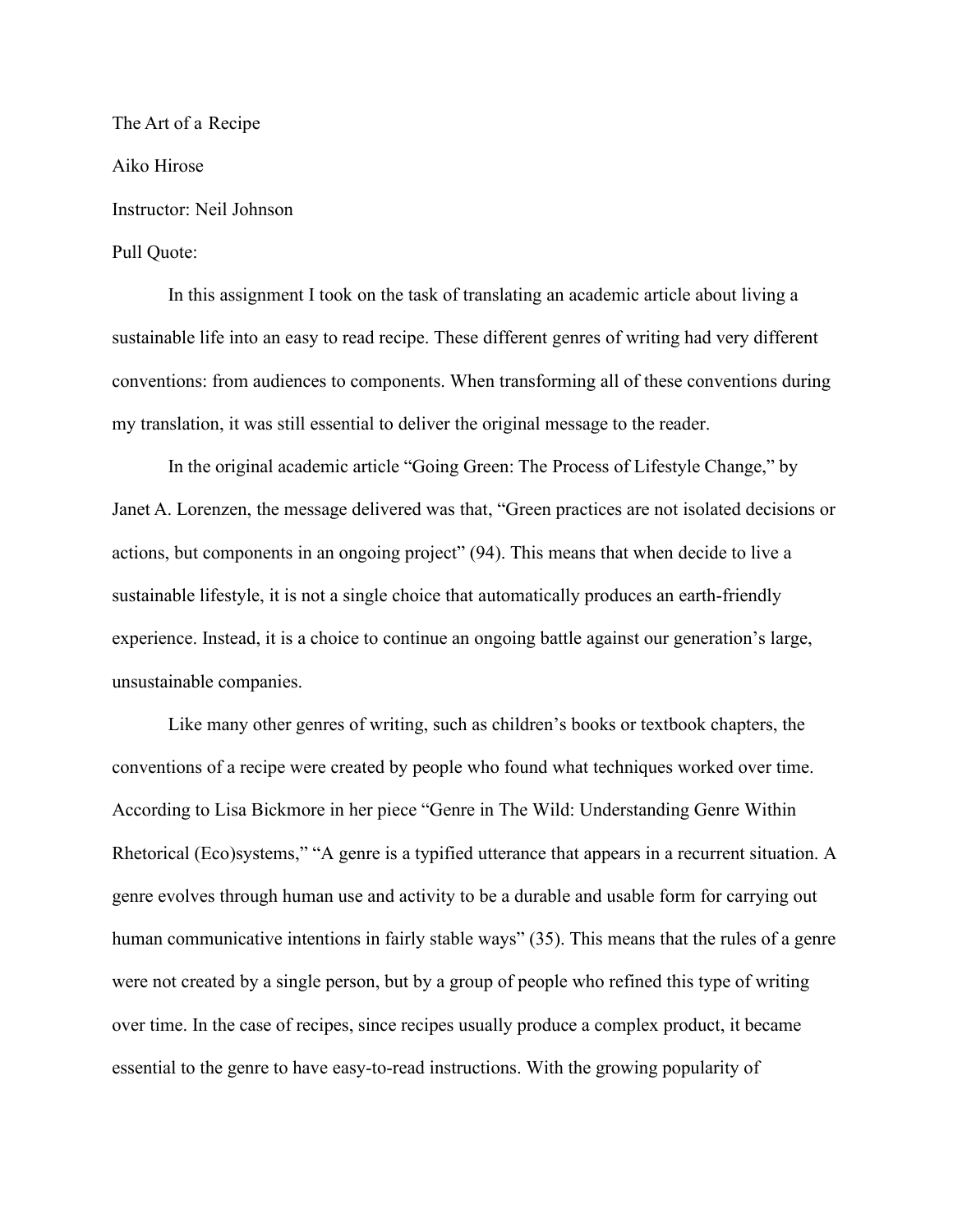cookbooks and the internet, it also became expected that there was a description of what the end product would be. To me, these characteristics felt the truest to the recipe genre and something I could not have strayed away from.

However, when writing the list of ingredients for my recipe, I broke the rules by not having the amount of ingredients needed. For example, a typical food recipe includes how many cups of a certain ingredient is needed. I think this rule was able to be bent in my case because there is no specific number of bags or hooks to buy to start living a sustainable lifestyle. One bag, ten metal utensils, or two hundred fluorescent light bulbs at the end of the day are all working toward a more sustainable life.

The conventions of a typical recipe include a title, a description of the product, and a list of ingredients anddirections. When creating my first version of my recipe, my primary focus was trying to make it *look* like a typical recipe. However, appearances are not the only thing that matters. This draft of the recipe felt empty. It had lost the meaning of the academic article during translation. It seemed as though Lorenzen's message was getting lost within all the recipe conventions. Within the lists, descriptions, and fancy headings, this version of the recipe looked and felt vacant. I was stuck asking myself, "How does the reader know the importance of their actions and why their choices matter after reading this recipe?" The truth was that they did not.

After evaluation from my peers and myself, many changes were made. First, I transformed my chunky introduction into a one-line statement. Then I created a separate line to simply state Lorenzen's message in my own words. By separating my introductory paragraph from my main points, the reader is able to quickly and easily understand why their actions against climate change are needed. After that, I simplified my list headings. When I replaced "Here's what you'll need" with "INGREDIENTS," the reader was prepared to view a list of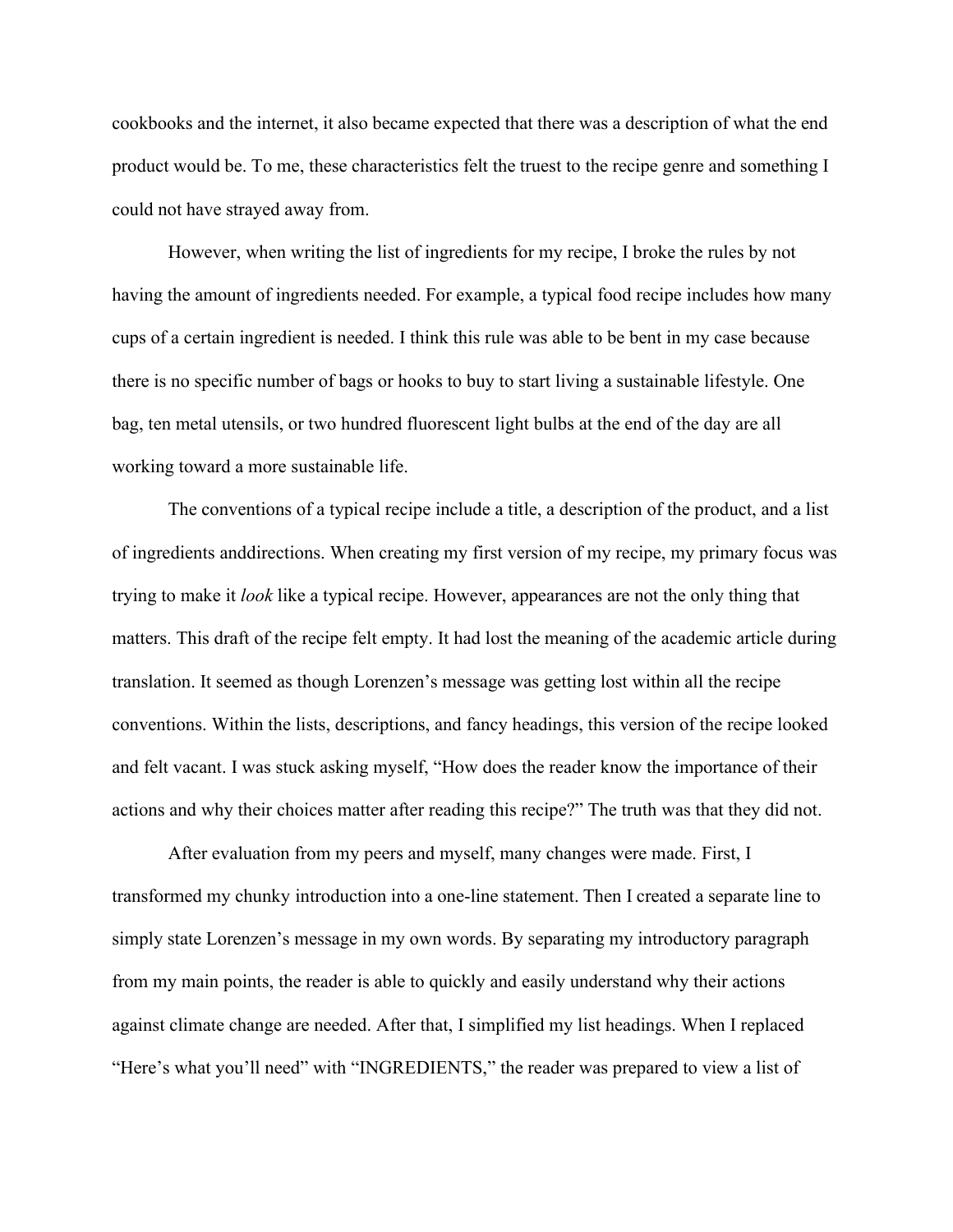ingredients needed. Then I created different categories within my ingredients and directions list to better demonstrate how these choices battled against different areas of climate change. By creating these categories, the whole recipe felt cohesive. This was because it summed up how to be sustainable and why. A recipe by definition is a manual on how to create something seemingly difficult with easy steps. The audience for a recipe can be anyone and everyone. These changes were all made because they allowed for the recipe to be more comprehensible for people of any age or education.

Once I turned in the second draft and was able to get feedback from my professor, I evolved my second draft version of the recipe into a blog-style online recipe with space for comments. Because my recipe was not about food, my comments section represented the different groups of people who went green, such as volunteers, eco-conscious homeowners, or religious environmentalists, and how they used this recipe. My professor helped me realize this change was necessary because the perspective from these groups of people were lost in translation in my previous drafts. By creating a comments section, I was able to stay true to these groups of people's input while honoring the conventions of a recipe.

When translating this academic article, I analyzed the conventions that made it itself. From noticing that it was very dense, included an abstract, and was targeted toward an educated audience, I quickly realized that these were all things that had to be changed in order to produce an effective translation of a recipe. Though recipes do not conventionally have an abstract, the information held within the academic article's abstract had to be included. The abstract highlighted and summarized Lorenzen's article into a few coherent sentences, which was helpful when deciding between what information I was going to include and exclude in my translation.

The most challenging part of translating was conveying why the message of Lorenzen's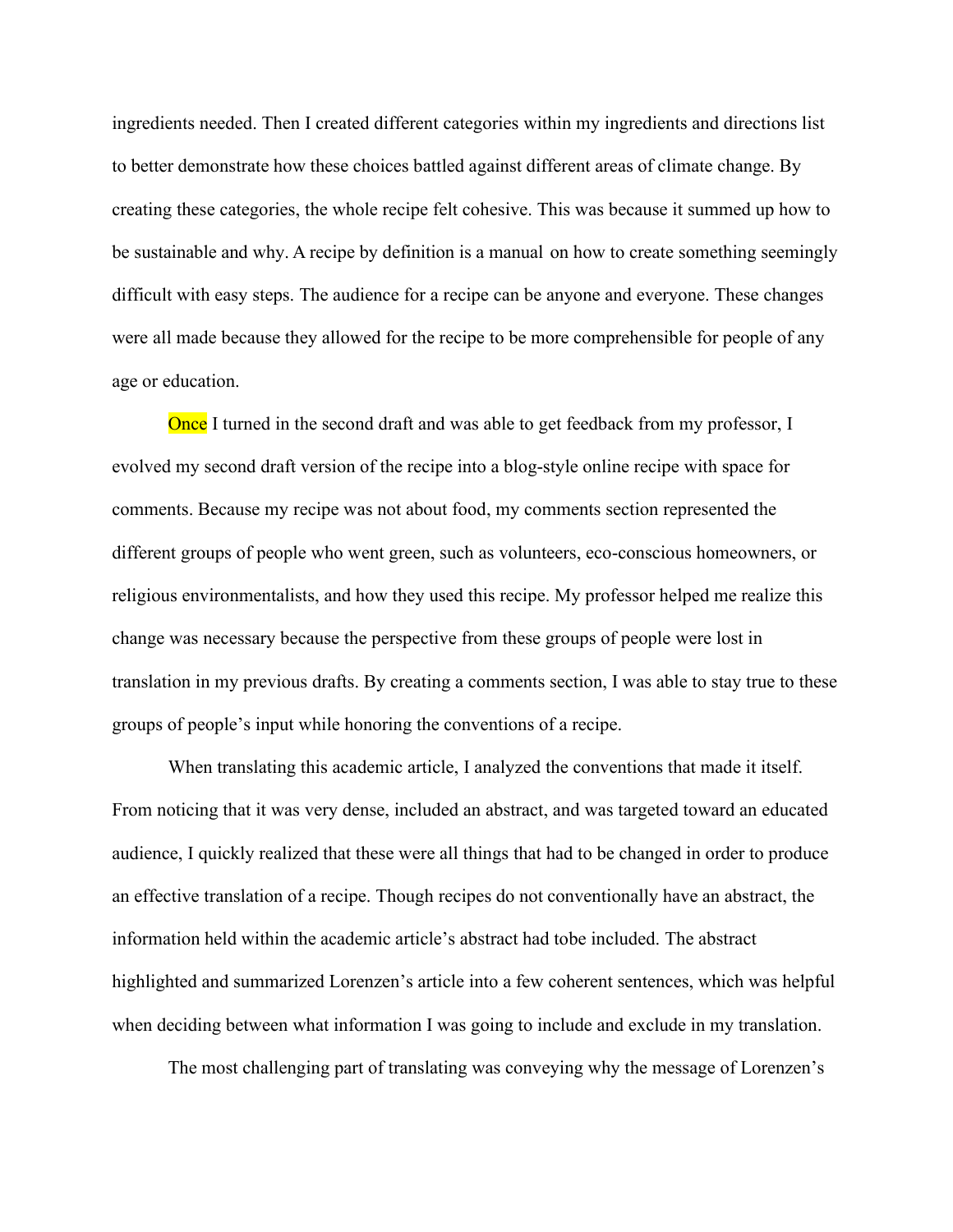article needed to be told. In the article "Reading Games: Strategies for Reading Scholarly Sources," Karen Rosenburg writes, "I trained myself to spend days from dawn until dusk hunkered over a carrel in thelibrary's basement armed with a dictionary and a rainbow of highlighters" (211). This proves that academic articles are often intimidating and difficult to understand to the average reader. Academic writing has a selective audience of people who want to be further educated. The reader of Lorenzen's article already understood the importance of living a sustainable lifestyle. The audience of a recipe, on the other hand, is an average person who is just looking for steps to achieve an end result. It was challenging to find the words to transform the call to action from Lorenzen's article into the colloquial language used in recipes. As a result, in the end I resorted to using statistics to deliver the importance of making sustainable choices.

When translating a piece from one genre into another it is essential that the meaning stays true even in its new form. With the characteristics of an academic article being drastically different from those of a cooking recipe, it was important to be very conscious of the changes being made during translation. Though no genre has a specific set of rules to follow, it was essential to include things like an eye-catching title, clear product description, and ingredients list to produce a coherent recipe. In her article, Janet A Lorenzen tried to convey the message that living a sustainable lifestyle is part of the role everyone plays, and that it is a process not a product. Through refining and reflection, my recipe translation should also do the same work that Lorenzen's article did. Writing is so powerful that the same message can still be delivered despite different formatting.

## Works Cited

Bickmore, Lisa. "GENRE in the WILD: Understanding Genre Within Rhetorical (Eco)Systems."